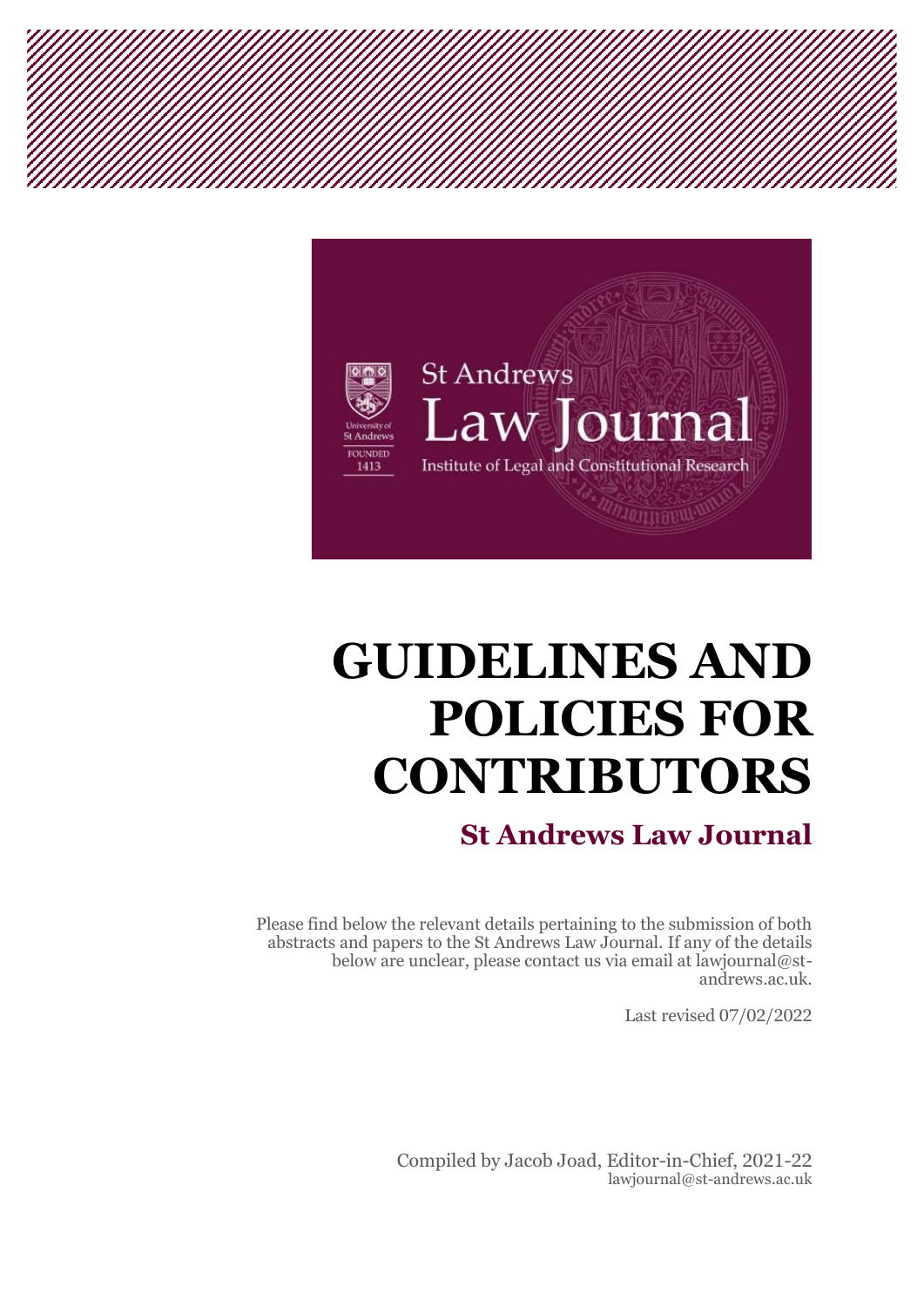## **TABLE OF CONTENTS**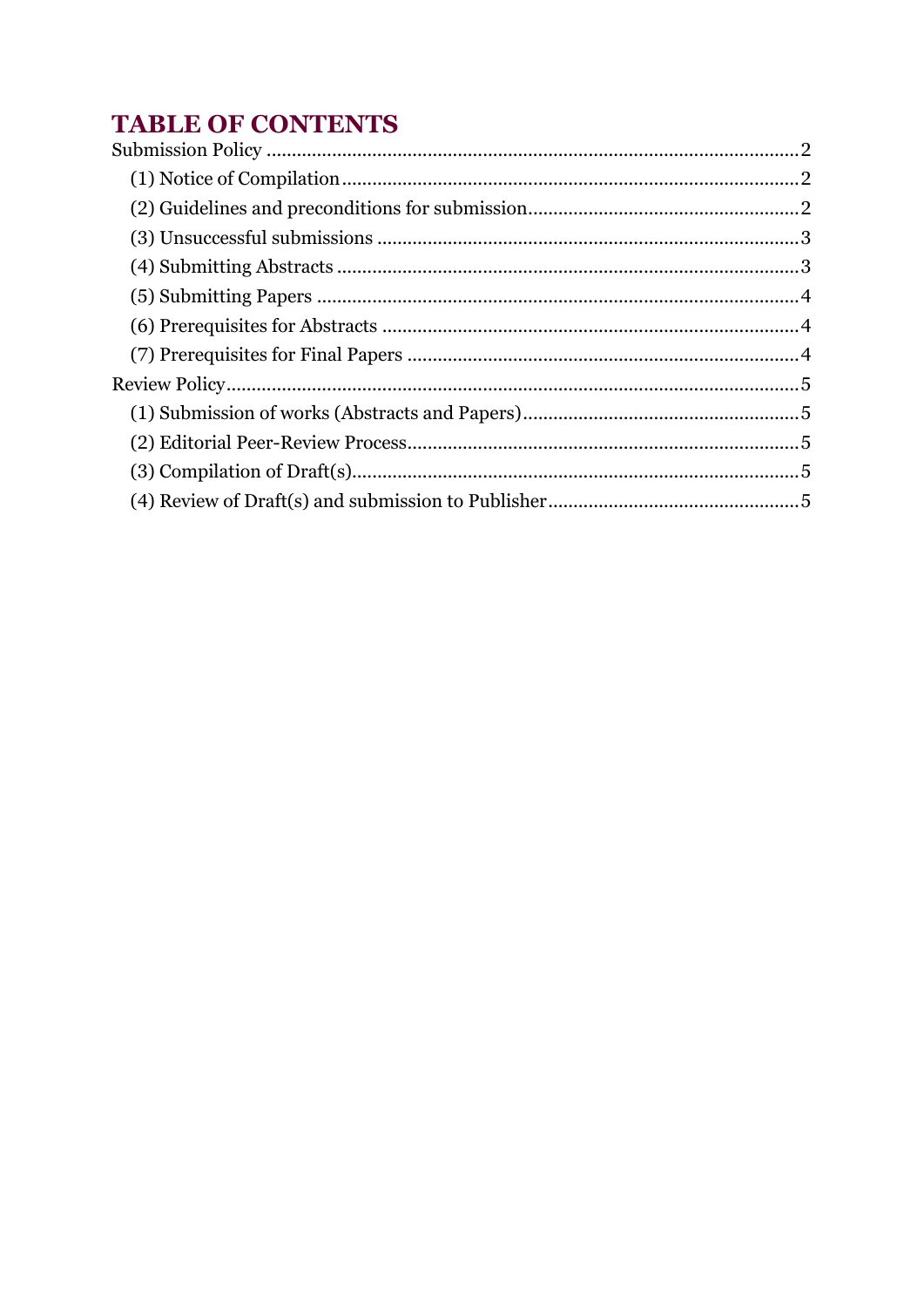## <span id="page-2-0"></span>**ST ANDREWS LAW JOURNAL**

### **Submission Policy**



Last revised 07/02/2022

**Please note:** We cannot accept, for further consideration or review, works that have already been published before in their current or substantially similar form. Authors must state if they have submitted their works for consideration elsewhere. Authors have until the end of the relevant submission period to notify the editors that their work is to be published foremost, in an original state, by the St Andrews Law Journal (hereafter referred to as 'the Journal').

#### <span id="page-2-1"></span>**(1) Notice of Compilation**

**1.1** The editorial staff (the 'editors' or 'Editorial Board') are committed to ensuring everyone interested in contributing to the Journal are offered time to consider submitting works. Notices of compilation will be provided via the publication's outreach platforms, or the editors can provide (at request) links to via our email address lawjournal@st-andrews.ac.uk.

**1.2** There are two typical 'notices of compilation' marketed by the Journal: a **'Call for Abstracts'** and a **'Call for Papers'**. In the former, the development of a final paper is contingent upon the successful submission of a paper abstract (outlining the final paper's contents). In the latter, the prerequisite process of the successful submission of a paper abstract is not applied. **Both Abstracts and Final Papers are subject to the 'Editorial Double-Blind Peer Review' process**, which ensures publication integrity and academic standards are maintained in an unbiased framework of feedback between editors and contributors. Our peer reviewing process allows us to ensure that your submission meets the Journal's expectations regarding submissions, namely that the submission's focus is wholly, or in substantial part, on the law or legal issues. Please contact us via email at lawiournal@st[andrews.ac.uk](mailto:lawjournal@st-andrews.ac.uk) if you are unclear about this and would like further guidance.

#### <span id="page-2-2"></span>**(2) Guidelines and preconditions for submission**

**2.1** The Journal is committed to ensuring that prospective contributors are aware of their rights and obligations, as authors, when making submissions to us. We ask authors to be aware of the following terms and conditions of submission before sending a piece of work to us for further consideration and review:

- **We cannot accept, for further consideration or review, works that have already been published in another journal or publication in their current or substantially similar form**. This is classed as 'prohibited material' that risks undermining the academic standards of the Journal and our publisher.
- **You may submit ideas based on coursework assignments,** if these assignments have been provided with **a final grade that is not subject to change.**
- While the Journal does not 'publish' paper Abstracts as they communicate the outline idea for a paper exclusively to the editors – we apply the same preconditions to both abstracts and final papers because abstracts are also subject to the same editorial review processes, and held to the same academic standards, as final papers. Please see **section (4)**.
- The Journal permits authors to submit their work for consideration by another publication/publishing organisation, however, **authors must state if they have submitted their works for consideration elsewhere** when submitting the same work to the Journal. **Failure to make the editors aware of additional**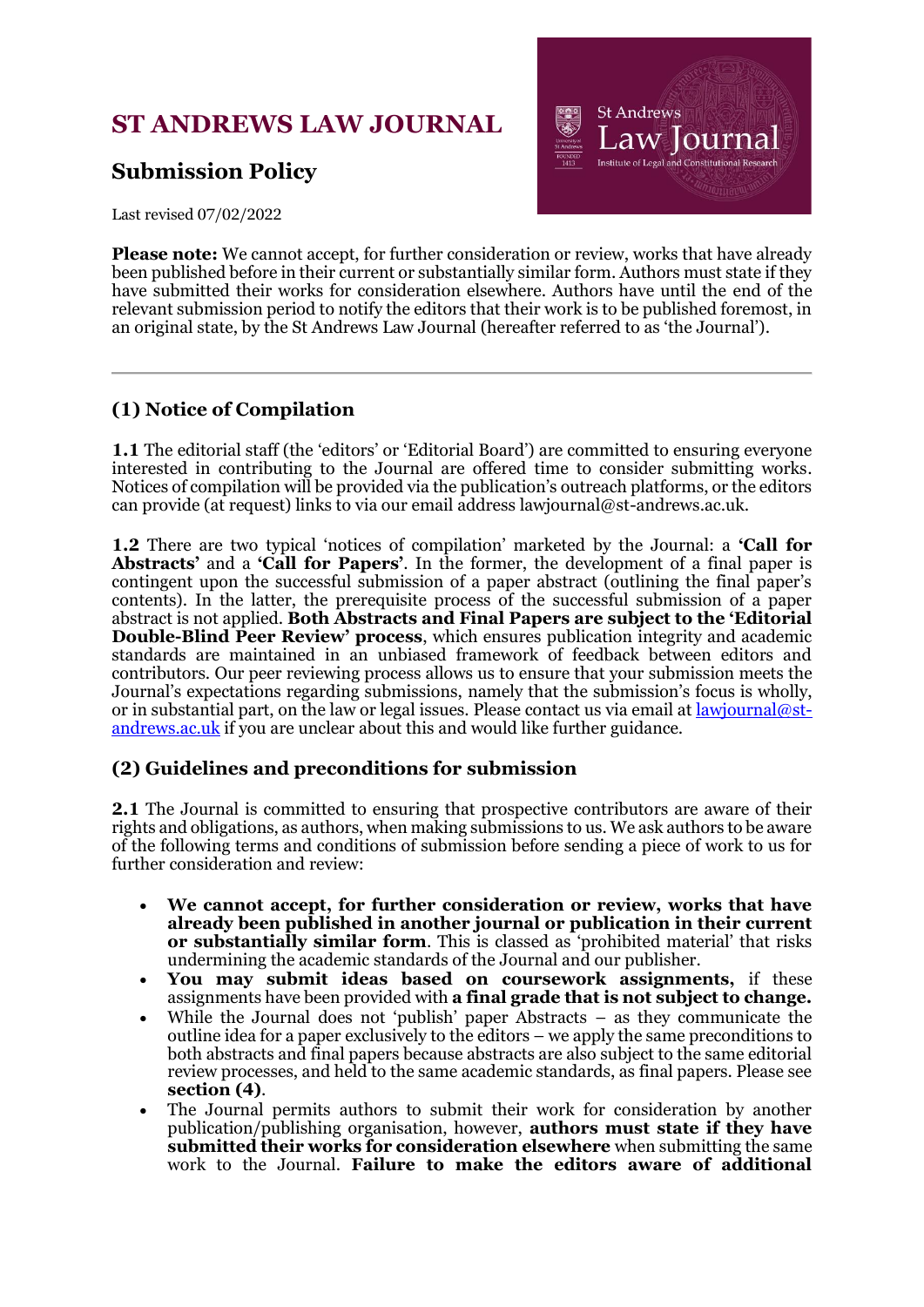**submissions elsewhere will result in the work being immediately rejected for further consideration and review by the Journal**.

- It is ultimately at the discretion of the author where they wish their work to be published – **the author may at any time request their work to be withdrawn from further consideration or review by the Journal.**
- **Authors have until the end of the relevant submission period** (i.e., 'Call for Abstracts'; 'Call for Papers') **to notify the editors that their work is to be published foremost, in an original state, by the Journal.**
- Authors, as contributors, shall not receive a copy of the Licence to Publish Agreement until they have notified the editors that their work is no longer being considered for original publication by another publishing organisation. Please see **section (7.3).**

In addition to the above, prospective contributors should be aware of the following:

- The work must be an original work by the author(s).
- The work must not contain any unlawful or defamatory statements.
- The work must not infringe any existing copyright or other intellectual property rights.

#### <span id="page-3-0"></span>**(3) Unsuccessful submissions**

**3.1** If a piece of work submitted to the Journal is unsuccessful, editorial staff are obliged to contact the author of the unsuccessful work once it has been reviewed. The principal contacts for communication between prospective contributors and editorial staff is the Managing Editors – the Editor-in-Chief, and the 'Journal Manager' – who do not participate in the Editorial Peer-Review Process (see 'Review Policy').

**3.2** The Editorial Board reserves the right to deem 'unsuccessful' or otherwise disqualify-forpublication a piece of work should it fail to:

- Meet the prerequisites of sections  $(5)$  and  $(6)$
- Be sufficiently amended within a timely or otherwise advised deadline period, following receipt of feedback on their piece of work. The editors will make every effort to aid contributors through this process via the anonymous feedback provided to the contributor after their work has been subject to the publication's editorial review process.

#### <span id="page-3-1"></span>**(4) Submitting Abstracts**

**4.1** During a 'Call for Abstracts' submission period, the Journal shall ask prospective contributors to submit an abstract that outlines the contents and focus of a written paper. **Abstracts are not published by the Journal** – they communicate the outline idea for the paper from the prospective contributor to the editors exclusively.

**4.2** Abstracts are, however, subject to the same editorial review process – the Double-Blind Peer Review – as Final Papers, due to the handling of abstracts by editors directly influencing whether a contributor develops their abstract into a final paper.

**4.3** Once the 'Call for Abstracts' period has concluded, the editors shall process and send appropriate feedback to the authors of all submitted abstracts. Further information on the review process of the Journal and its editorial staff may be found on our website in the blog post 'Review Policy'.

**4.4** Following the editorial review process, authors may be asked to resubmit their paper abstract during the next 'Call for Abstracts' submission period. However, this does not guarantee that your paper abstract will be successful during the subsequent submission period.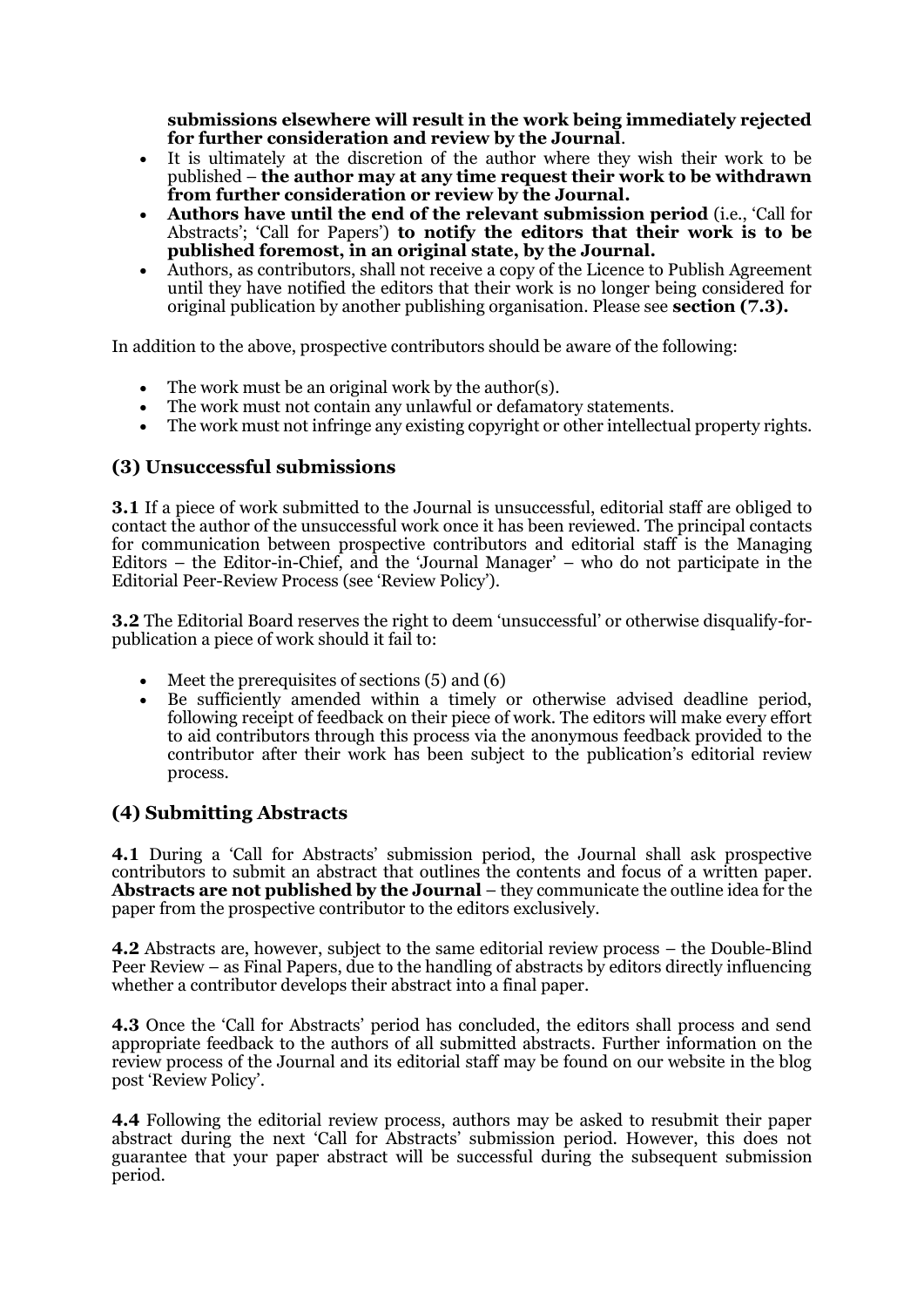#### <span id="page-4-0"></span>**(5) Submitting Papers**

**5.1** Written papers may be submitted to the Journal either through the successful review and acceptance of a prospective contributors' paper abstract (see section **(3) Submitting Abstracts**) or during a 'Call for Papers' submission period.

**5.2** A 'Call for Papers' period may be advertised at the discretion of the Editorial Board of the Journal. If a 'Call for Papers' is advertised, all submitted pieces of work shall be subject to the same editorial review process as would normally be expected following the advertisement of a 'Call for Abstracts'.

#### <span id="page-4-1"></span>**(6) Prerequisites for Abstracts**

**6.1** In order for an **Abstract** to be accepted for further consideration, all authors must meet the following requirements:

- Abstracts should be **no longer than 350 words.**
- The abstract should focus wholly, or in substantial part, on the law or a legal issue(s).
- If you wish to add extended references, please format them as footnotes to the standard of 'Chicago: Notes and Bibliography', for a full breakdown of how to reference in this style, please see the university's referencing styles guidelines.

#### <span id="page-4-2"></span>**(7) Prerequisites for Final Papers**

**7.1** In order for a **Final Paper** to be accepted for further consideration, or following the completion of the editorial review process and issue of feedback, all authors must meet the following requirements:

- Use font **'Georgia'** with a **font size 11** (in-body); **9** (footnotes).
- Spacing of 1.5 (in-body); and 1 (footnotes) with Text Alignment as 'Justify'.
- The paper should focus wholly, or in substantial part, on the law or a legal issue(s).
- Use the **'Chicago: Notes and Bibliography'** style guide. For a full breakdown of how to reference in this style, please see the university's referencing styles guidelines.

**7.2** Following the completion of the editorial review process for final papers, author(s) are required to ensure the following are completed – failure to do so will prevent your work from being published:

- Authors must complete the **'Licence to Publish Agreement'** these are provided to authors following the completion of the editorial review process. The agreement provides the Journal with the permission to publish and distribute the work, **authors retain copyright of their own work**.
- All papers **must include a Bibliography** section; and **must meet the additional formatting requirements** including adhering to the formatting style for footnotes and bibliographic content, which is currently set at **'Chicago: Notes and Bibliography'**. For a full breakdown of how to reference in this style, please consult the university's referencing styles guidelines.

For any inquiries or questions on the above policy, please contact the editors via email at [lawjournal@st-andrews.ac.uk.](mailto:lawjournal@st-andrews.ac.uk)